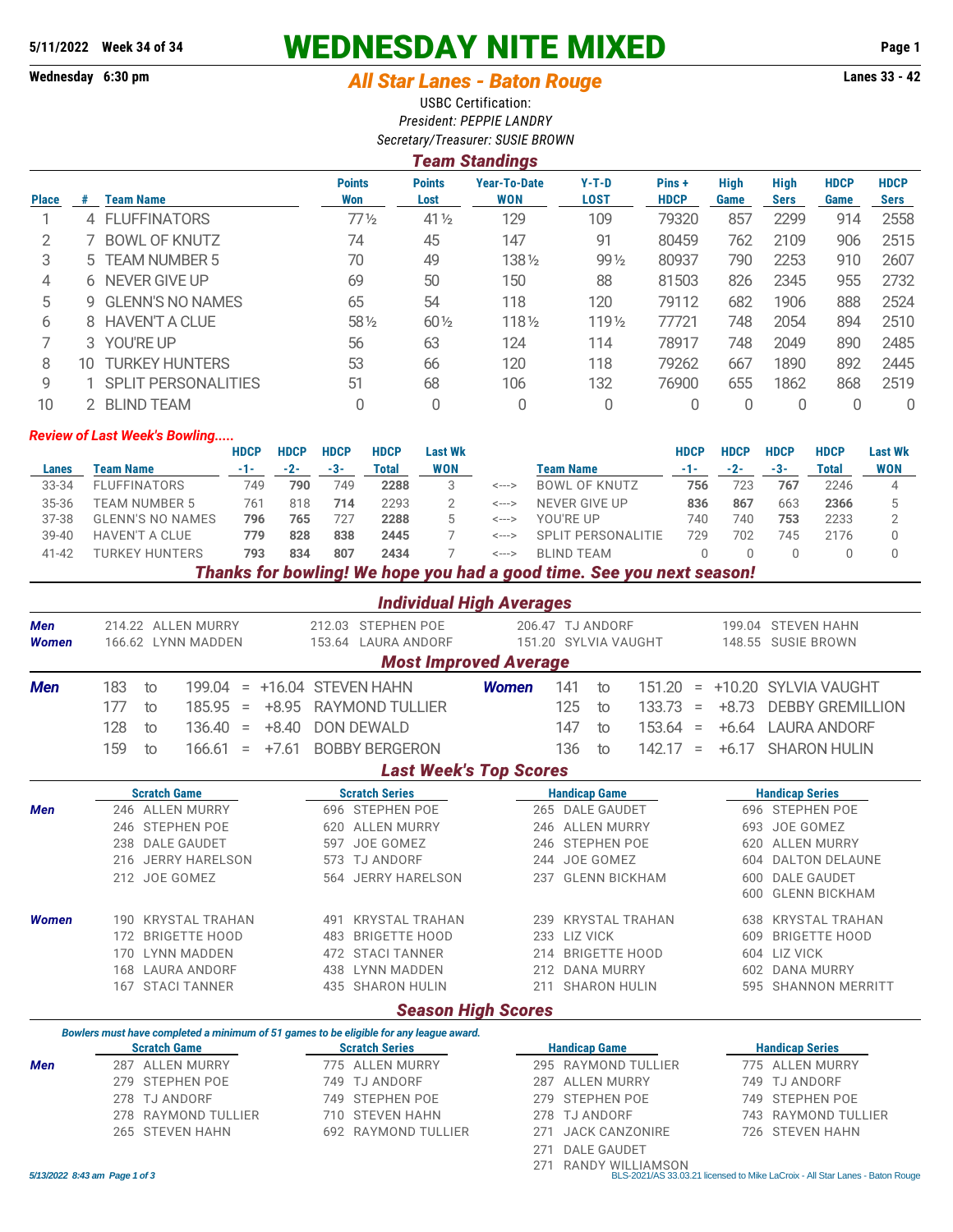| 5/11/2022 | <b>Week 34 of 34</b> | <b>WEDNESDAY NITE MIXED</b> | $P$ age |
|-----------|----------------------|-----------------------------|---------|

|                                                                                                                                                   |        |                                             |                                                                                                                              |              | <b>Season High Scores - Continued</b> |                |                            |                            |                                                                                                     |                            |                                                                                                                     |                                          |  |
|---------------------------------------------------------------------------------------------------------------------------------------------------|--------|---------------------------------------------|------------------------------------------------------------------------------------------------------------------------------|--------------|---------------------------------------|----------------|----------------------------|----------------------------|-----------------------------------------------------------------------------------------------------|----------------------------|---------------------------------------------------------------------------------------------------------------------|------------------------------------------|--|
| <b>Women</b><br>224 LAURA ANDORF<br>215 LYNN MADDEN<br><b>JAN GAUDET</b><br>211<br>199 CHRISTINA DUPONT<br>191 SUSIE BROWN<br>191 TONI LABOULIERE |        |                                             | 593 LYNN MADDEN<br>531 KRYSTAL TRAHAN<br>526 TONI LABOULIERE<br>522 SYLVIA VAUGHT<br>518 LAURA ANDORF<br><b>Team Rosters</b> |              |                                       |                |                            |                            | 267 LAURA ANDORF<br>262 JAN GAUDET<br><b>CRYSTAL GORDON</b><br><b>TONI LABOULIERE</b><br>DANA MURRY | 249 SHANNON MERRITT        | 700 TONI LABOULIERE<br>690<br>DANA MURRY<br>680 LYNN MADDEN<br><b>KRYSTAL TRAHAN</b><br>678<br>674 CHRISTINA DUPONT |                                          |  |
|                                                                                                                                                   |        |                                             |                                                                                                                              |              |                                       |                |                            |                            |                                                                                                     |                            |                                                                                                                     |                                          |  |
| ID#                                                                                                                                               | Sex    | <b>Name</b>                                 | <b>Avg HDCP</b>                                                                                                              |              | <b>Pins Gms</b>                       |                | <b>High</b><br><b>Game</b> | <b>High</b><br><b>Sers</b> | <b>HDCP</b><br>Game                                                                                 | <b>HDCP</b><br><b>Sers</b> | <b>Weekly Over Avg</b><br>Game Avg +/-                                                                              | <b>Weekly Over Avg</b><br>Series Avg +/- |  |
|                                                                                                                                                   |        | <b>1 - SPLIT PERSONALITIES</b>              |                                                                                                                              |              |                                       |                |                            |                            |                                                                                                     |                            |                                                                                                                     |                                          |  |
| 1                                                                                                                                                 | W      | <b>SYLVIA VAUGHT</b>                        | 151                                                                                                                          | 44           | 12701                                 | 84             | 190                        | 522                        | 236                                                                                                 | 660                        |                                                                                                                     |                                          |  |
| $\overline{2}$                                                                                                                                    | W      | <b>CHRISTINA DUPONT</b>                     | 142                                                                                                                          | 52           | 12859                                 | 90             | 199                        | 509                        | 241                                                                                                 | 674                        | $158 - 143 = 15$                                                                                                    | $402 - 429 = -27$                        |  |
| 3                                                                                                                                                 | M      | <b>JACK CANZONIRE</b>                       | 124                                                                                                                          | 68           | 11910                                 | 96             | 201                        | 459                        | 271                                                                                                 | 669                        | $110 - 124 = -14$                                                                                                   | $310 - 372 = -62$                        |  |
| 4                                                                                                                                                 | W      | <b>SUSIE BROWN</b>                          | 148                                                                                                                          | 46           | 11587                                 | 78             | 191                        | 499                        | 236                                                                                                 | 634                        |                                                                                                                     |                                          |  |
| <b>2 - BLIND TEAM</b><br>5                                                                                                                        | M      | VACANT                                      | 120                                                                                                                          | 72           | 0                                     | $\mathbf 0$    | $\mathbf 0$                | $\mathbf 0$                |                                                                                                     |                            |                                                                                                                     |                                          |  |
| 6                                                                                                                                                 | M      | VACANT                                      | 120                                                                                                                          | 72           | 0                                     | $\Omega$       | $\mathbf{0}$               | 0                          |                                                                                                     |                            |                                                                                                                     |                                          |  |
| 7                                                                                                                                                 | M      | <b>VACANT</b>                               | 120                                                                                                                          | 72           | $\mathbf{0}$                          | $\mathbf{0}$   | $\mathbf{0}$               | $\mathbf 0$                |                                                                                                     |                            |                                                                                                                     |                                          |  |
| 8                                                                                                                                                 | M      | VACANT                                      | 120                                                                                                                          | 72           | 0                                     | $\overline{0}$ | $\Omega$                   | 0                          |                                                                                                     |                            |                                                                                                                     |                                          |  |
| 3 - YOU'RE UP                                                                                                                                     |        |                                             |                                                                                                                              |              |                                       |                |                            |                            |                                                                                                     |                            |                                                                                                                     |                                          |  |
| 9                                                                                                                                                 | W      | <b>TONI LABOULIERE</b>                      | 135                                                                                                                          | 58           | 13433                                 | 99             | 191                        | 526                        | 249                                                                                                 | 700                        | $146 - 135 = 11$                                                                                                    | $386 - 405 = -19$                        |  |
| 10<br>11                                                                                                                                          | W<br>M | <b>LYNN MADDEN</b><br><b>BOBBY BERGERON</b> | 166<br>166                                                                                                                   | 30<br>30     | 16495<br>14995                        | 99<br>90       | 215<br>223                 | 593<br>604                 | 245<br>252                                                                                          | 680<br>700                 | $170 - 167 = 3$<br>$176 - 166 = 10$                                                                                 | $438 - 501 = -63$<br>$509 - 498 = 11$    |  |
| 12                                                                                                                                                | M      | <b>CHRIS LABOULIERE</b>                     | 182                                                                                                                          | 16           | 3822                                  | 21             | 232                        | 593                        | 239                                                                                                 | 621                        |                                                                                                                     |                                          |  |
| 54                                                                                                                                                | W      | <b>CAYSIE BERGERON</b>                      | 138                                                                                                                          | 55           | 4586                                  | 33             | 188                        | 479                        | 243                                                                                                 | 644                        |                                                                                                                     |                                          |  |
| <b>4 - FLUFFINATORS</b>                                                                                                                           |        |                                             |                                                                                                                              |              |                                       |                |                            |                            |                                                                                                     |                            |                                                                                                                     |                                          |  |
| 15                                                                                                                                                | W      | PEPPIE LANDRY                               | 145                                                                                                                          | 49           | 6555                                  | 45             | 200                        | 524                        | 251                                                                                                 | 677                        |                                                                                                                     |                                          |  |
| 16                                                                                                                                                | M      | <b>KIRK CAPELLO</b>                         | 171                                                                                                                          | 26           | 14071                                 | 82             | 222                        | 588                        | 245                                                                                                 | 657                        | $170 - 172 = -2$                                                                                                    | $438 - 516 = -78$                        |  |
| 55<br>50                                                                                                                                          | M<br>W | ELLIOTT TRAHAN<br><b>BRIGETTE HOOD</b>      | 172<br>154                                                                                                                   | 25<br>41     | 6210<br>3246                          | 36<br>21       | 224<br>200                 | 601<br>514                 | 248<br>246                                                                                          | 659<br>652                 | $204 - 172 = 32$<br>$172 - 153 = 19$                                                                                | $517 - 516 = 1$<br>$483 - 459 = 24$      |  |
| 59                                                                                                                                                | W      | <b>STACI TANNER</b>                         | 161                                                                                                                          | 35           | 2423                                  | 15             | 188                        | 519                        | 218                                                                                                 | 627                        | $167 - 162 = 5$                                                                                                     | $472 - 486 = -14$                        |  |
|                                                                                                                                                   |        | <b>5 - TEAM NUMBER 5</b>                    |                                                                                                                              |              |                                       |                |                            |                            |                                                                                                     |                            |                                                                                                                     |                                          |  |
| 17                                                                                                                                                | W      | <b>LAURA ANDORF</b>                         | 153                                                                                                                          | 42           | 13213                                 | 86             | 224                        | 518                        | 267                                                                                                 | 647                        | $168 - 154 = 14$                                                                                                    | $399 - 462 = -63$                        |  |
| 18                                                                                                                                                | W      | <b>LIZ VICK</b>                             | 126                                                                                                                          | 66           | 12118                                 | 96             | 177                        | 462                        | 241                                                                                                 | 651                        | $166 - 125 = 41$                                                                                                    | $403 - 375 = 28$                         |  |
| 19                                                                                                                                                | M      | <b>JERRY HARELSON</b>                       | 188                                                                                                                          | 10           | 19253                                 | 102            | 254                        | 633                        | 268                                                                                                 | 680                        | $216 - 188 = 28$                                                                                                    | $564 - 564=0$                            |  |
| 20<br><b>6 - NEVER GIVE UP</b>                                                                                                                    | M      | <b>TJ ANDORF</b>                            | 206                                                                                                                          | $\mathbf 0$  | 17756                                 | 86             | 278                        | 749                        | 278                                                                                                 | 749                        | $203 - 207 = -4$                                                                                                    | $573 - 621 = -48$                        |  |
| 21                                                                                                                                                | W      | <b>DANA MURRY</b>                           | 129                                                                                                                          | 63           | 12679                                 | 98             | 180                        | 477                        | 249                                                                                                 | 690                        | $149 - 129 = 20$                                                                                                    | $413 - 387 = 26$                         |  |
| 22                                                                                                                                                | M      | DALTON DELAUNE                              | 157                                                                                                                          | 38           | 16064                                 | 102            | 223                        | 564                        | 260                                                                                                 | 675                        | 191 - 157=34                                                                                                        | 490 - 471=19                             |  |
| 23                                                                                                                                                | M      | RAYMOND TULLIER                             | 185                                                                                                                          | 13           | 17107                                 | 92             | 278                        | 692                        | 295                                                                                                 | 743                        |                                                                                                                     |                                          |  |
| 24                                                                                                                                                | M      | <b>ALLEN MURRY</b>                          | 214                                                                                                                          | $\mathbf{0}$ | 21636                                 | 101            | 287                        | 775                        | 287                                                                                                 | 775                        | $246 - 214 = 32$                                                                                                    | $620 - 642 = -22$                        |  |
| 42                                                                                                                                                | W      | <b>HELEN ZUCK</b>                           | bk112                                                                                                                        | 79           | 743                                   | 7              | 120                        | 339                        |                                                                                                     |                            |                                                                                                                     |                                          |  |
| 56                                                                                                                                                | W      | LISA PUTNAM<br><b>7 - BOWL OF KNUTZ</b>     | bk150                                                                                                                        | 45           | 868                                   | 6              | 191                        | 463                        |                                                                                                     |                            | $166 - 150 = 16$                                                                                                    | $405 - 450 = -45$                        |  |
| 25                                                                                                                                                | W      | <b>SHANNON MERRITT</b>                      | 118                                                                                                                          | 73           | 9217                                  | 78             | 175                        | 432                        | 249                                                                                                 | 657                        | $132 - 117 = 15$                                                                                                    | $373 - 351 = 22$                         |  |
| 26                                                                                                                                                | W      | <b>SHARON HULIN</b>                         | 142                                                                                                                          | 52           | 11516                                 | 81             | 190                        | 481                        | 243                                                                                                 | 637                        | 159 - 142=17                                                                                                        | $435 - 426 = 9$                          |  |
| 27                                                                                                                                                | M      | DON DEWALD                                  | 136                                                                                                                          | 57           | 11048                                 | 81             | 198                        | 483                        | 255                                                                                                 | 668                        | $150 - 136 = 14$                                                                                                    | $377 - 408 = -31$                        |  |
| 28                                                                                                                                                | M      | <b>STEVEN HAHN</b>                          | 199                                                                                                                          | $\mathbf 0$  | 20302                                 | 102            | 265                        | 710                        | 268                                                                                                 | 726                        | 172 - 199 = - 27                                                                                                    | $512 - 597 = -85$                        |  |
| 57                                                                                                                                                | W      | <b>CHRISTIE HIGGINBOTHAM</b>                | 92                                                                                                                           | 97           | 276<br>9013                           | 3<br>48        | 102<br>265                 | 276                        |                                                                                                     |                            |                                                                                                                     |                                          |  |
| 46                                                                                                                                                | M      | DAVID ACKOURY<br><b>8 - HAVEN'T A CLUE</b>  | 187                                                                                                                          | 11           |                                       |                |                            | 681                        | 279                                                                                                 | 723                        |                                                                                                                     |                                          |  |
| 29                                                                                                                                                | W      | <b>VIVIEAN DELERIE</b>                      | 116                                                                                                                          | 75           | 10345                                 | 89             | 158                        | 390                        | 230                                                                                                 | 606                        | $134 - 116 = 18$                                                                                                    | $361 - 348 = 13$                         |  |
| 30                                                                                                                                                | W      | <b>JAN GAUDET</b>                           | 144                                                                                                                          | 50           | 13396                                 | 93             | 211                        | 510                        | 262                                                                                                 | 663                        | $151 - 144 = 7$                                                                                                     | $413 - 432 = -19$                        |  |
| 31                                                                                                                                                | M      | <b>DALE GAUDET</b>                          | 170                                                                                                                          | 27           | 16375                                 | 96             | 244                        | 602                        | 271                                                                                                 | 667                        | $238 - 170 = 68$                                                                                                    | $519 - 510=9$                            |  |
| 51                                                                                                                                                | M      | <b>STEPHEN POE</b>                          | 212                                                                                                                          | $\mathbf 0$  | 15902                                 | 75             | 279                        | 749                        | 279                                                                                                 | 749                        | $246 - 211 = 35$                                                                                                    | $696 - 633 = 63$                         |  |
|                                                                                                                                                   |        | <b>9 - GLENN'S NO NAMES</b>                 |                                                                                                                              |              |                                       |                |                            |                            |                                                                                                     |                            |                                                                                                                     |                                          |  |
| 33<br>43                                                                                                                                          | W<br>W | <b>DEBBY GREMILLION</b><br>DONNA ARBOUR     | 133<br>130                                                                                                                   | 60<br>63     | 10030<br>11744                        | 75<br>90       | 175<br>174                 | 467<br>428                 | 237<br>240                                                                                          | 653<br>629                 | $146 - 130 = 16$                                                                                                    | $392 - 390 = 2$                          |  |
| 35                                                                                                                                                | M      | <b>LARRY ARBOUR</b>                         | 167                                                                                                                          | 29           | 12596                                 | 75             | 233                        | 598                        | 263                                                                                                 | 688                        |                                                                                                                     |                                          |  |
| 34                                                                                                                                                | M      | JOHNNY ARBOUR                               | 142                                                                                                                          | 52           | 2564                                  | 18             | 179                        | 507                        | 239                                                                                                 | 687                        |                                                                                                                     |                                          |  |
| 36                                                                                                                                                | M      | <b>GLENN BICKHAM</b>                        | 143                                                                                                                          | 51           | 13300                                 | 93             | 198                        | 532                        | 241                                                                                                 | 646                        | $185 - 142 = 43$                                                                                                    | 444 - 426=18                             |  |
| 58                                                                                                                                                | M      | <b>HENRY VERBICK</b>                        | 163                                                                                                                          | 33           | 2451                                  |                | 15 212                     | 532                        | 200                                                                                                 | 584                        |                                                                                                                     |                                          |  |